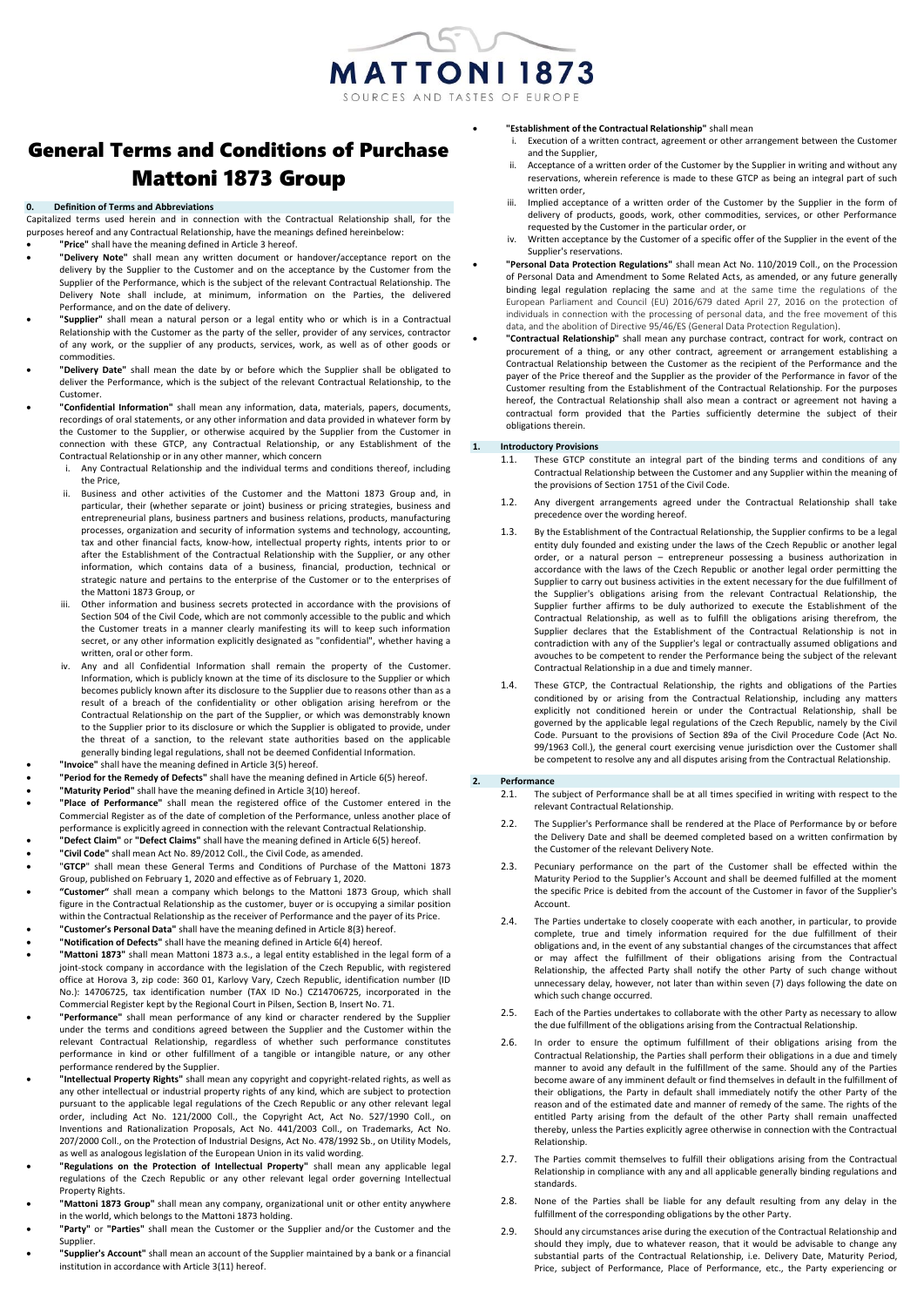becoming first aware of such circumstances shall immediately send a written notice to the other Party, in which the Party will request the other Party to negotiate changes to the terms and conditions of the Contractual Relationship and append a draft of the concrete changes to the wording of the relevant terms and conditions of the Contractual Relationship, including the justification of the same. To become valid and effective, any changes of a Contractual Relationship shall be approved by the Parties in writing.

2.10. The Supplier may subcontract a part of (in exceptional cases subject to a prior written agreement with the Customer also the entire) Performance, i.e. the Supplier may fulfill the obligations arising from the Contractual Relationship through third parties. Whereas the previous written consent of the Customer expressed either upon the Establishment of the Contractual Relationship or separately at a later date shall be required. In such a case, the Supplier shall be liable for and shall ensure that any and all obligations arising from the Contractual Relationship are complied with by the subcontractors as though the Performance were rendered by the Supplier. The Supplier shall be fully liable for any act or omission of all subcontractors, their representatives or employees as though the act or omission were that of the Supplier or the Supplier's representatives or employees. When the Supplier is in default in the payment of the price of a specific subdelivery to a particular subcontractor, the Customer shall be entitled but not obligated to settle the price of the subdelivery to the subcontractor directly instead of the Supplier, however, only after discussing the reason of such default with the Supplier. In such an event, the Customer shall have the right to set off any amount paid in this manner to the subcontractor against the Price, which the Customer is obligated to pay to the Supplier for the Performance. The Customer shall inform the Supplier of such settlement of the price of the subdelivery without undue delay after effecting the payment.

## **3. Price & Payment Terms**

- 3.1. Unless expressly agreed otherwise by the Parties, the Price shall be denominated in Czech Crowns (CZK).
- 3.2. The Price for the Performance shall be agreed by the Parties in each individual Contractual Relationship and/or it shall be based on the mutually agreed pricelists of the Supplier ("**Price**").
- 3.3. The Price shall not include value added tax. Value added tax shall be charged in the amount and rate determined according to the regulations valid as of the date of issue of the relevant Invoice.
- 3.4. Unless stipulated otherwise herein or in connection with each individual Contractual Relationship, any compensation of travel expenses, accommodation costs, transportation costs, time spent travelling, as well as other costs or expenses expended by the Supplier in relation to the Performance shall be deemed included in the Price.
- 3.5. The Supplier shall have the right to issue an invoice tax document for the Performance ("**Invoice**") only if due and faultless Performance has been accepted by the Customer by way of executing the Delivery Note.
- 3.6. Advance payments shall be permitted in exceptional cases and only based on an explicit written agreement of the Parties. The provisions hereof on the payment of the invoiced Price shall reasonably apply to the billing and settlement of advance payments.
- 3.7. The Invoice shall meet any and all requirements for accounting and tax documents stipulated by valid legal regulations. Each Invoice shall be appended with a copy of the Delivery Note pertaining to the Performance, the Price of which is invoiced.
- 3.8. Each Invoice shall contain the specific order number of the Customer and shall be sent to the billing address of the Customer.
- 3.9. If an Invoice does not satisfy the requirements agreed herein or under the individual Contractual Relationship, the Customer shall have the right to return such Invoice to the Supplier with a specification of the deficiencies thereof. In such a case, the Maturity Period of the returned Invoice shall not run. The Maturity Period shall commence no earlier than upon the delivery of an Invoice fully satisfying the agreed requirements.
- 3.10. The Supplier shall issue an Invoice no sooner than on the date of the Customer's written confirmation of the Delivery Note pertaining to the Performance, the Price of which is invoiced. The Maturity Period of the invoiced Price and of any other amounts invoiced by the Supplier shall be sixty (60) calendar days and shall commence on the latest of the below specified dates ("**Maturity Period**"):
- a) Date of the handover to and acceptance of the Performance by the Customer, or<br>b) Date of handover/delivery of the Invoice to the Customer, or
- Date of handover/delivery of the Invoice to the Customer, or c) Date of the handover/delivery of a corrected or newly issued faultless Invoice, if the original Invoice was returned by the Customer to the Supplier for the correction of deficiencies or for the issue of a new faultless Invoice before the expiry of a 60-day
- period, which shall commence on the latest of the dates indicated hereinabove under Letters (a) to (b). 3.11. The payment of any invoiced amounts and namely the Price shall be effected by bank transfer on working days. When the last day of the Maturity Period falls upon a
- weekend or a bank holiday and if the Customer pays the invoiced amount on the first following working day, the Customer shall not be in default in the fulfillment of its payment obligation. Payments shall be effected to the Supplier's Account agreed in connection with the Contractual Relationship or notified by the Supplier by means of a special prior written notice (the mere indication of a new bank account and address on an Invoice shall be deemed insufficient). Should the Supplier fail to meet this notification obligation, the Customer shall not be in default in the payment of the invoiced amounts, including the Price. The invoiced amounts shall be deemed paid at the moment they are debited from the account of the Customer.
- 3.12. The Supplier shall be obligated to register all their bank accounts, which should be used by the Customer to make payments, at relevant tax administrator, so that the Customer would not get into the position of a guarantor of VAT evaluated to the Supplier in accordance with Section 109 of the Law on Value Added Tax. The Customer shall procure payments solely towards accounts registered by the previously described form at the relevant tax administrator and solely towards accounts registered at banks within the Czech Republic (further referred to as "Secure Account"). Should the Customer be asked to send a payment towards a different account, the Customer shall have the right to suspend the payment until the date when the Supplier provides the Customer with a Secure account number. In case of payment suspension a new due period for the amount owed shall begin on the day of notice about a Secure account number. In case the Customer was during this period asked to make a VAT payment from such suspended payment as a guarantor, the Supplier by this shall grant the Customer the

right to pay VAT in their name directly to the relevant tax administrator and the payment of the remaining part without VAT in their benefit.

- 3.13. Should the Customer ascertain within the due period of the Contractual Relationship the existence of data that show that the Supplier is an unreliable VAT payer or concerning the fulfillment of any other obligation provision of the Customer towards VAT billed by the Supplier in accordance with regulations of Section 109 of Act No. 235/2004 Coll., on Value added tax as amended (further referred to as " VAT Act**"**) (possibly in accordance with other regulations), the Customer shall have the right to immediately suspend VAT payment and to pay it only after the presentation confirmation of proper and timely VAT payment by the Supplier towards the account of the relevant tax administrator or on the basis of appeal by the tax administrator to pay this tax from the position of a guarantor towards the account of the relevant tax administrator. In case of payment suspension or non-payment (either wholly or partially) caused by the reasons listed previously, the Supplier shall be always responsible for sanctions or fines incurred based on a decision made by the tax administrator.
- As the provider of taxable fulfillment, the Supplier undertakes to promptly inform the Customer as the recipient of taxable fulfillment of the occurrence of any and all circumstances that may give rise to the Customer's guarantee for unpaid tax within the meaning of Section 109 of Act No. 235/2004 Coll., on Value Added Tax, as amended (hereafter the "VAT Act". The Supplier shall compensate to the Customer any and all damages inflicted upon the Customer as a result of the Supplier's breach of this obligation. Such damages shall namely constitute VAT paid by the Customer as the guarantor instead of the Supplier and upon the request of the tax administrator, including any conceivable appurtenances and any other costs demonstrably associated therewith.

## **4. Delivery Terms & Conditions**

- 4.1. The Supplier shall deliver the Performance to the Place of Performance based on a written notice from the Customer indicating that the Customer is ready for physical takeover, however, no later than by the Delivery Date. The term of delivery shall be "DAP Place of Performance" (Incoterms 2010) for deliveries within the European Union, or "DDP Place of Performance" (Incoterms 2010) for deliveries outside the European Union.
- 4.2. The delivery of a Performance of an intangible character shall be preceded by a verification of the completeness and the full functionality of all products being the subject of such Performance, namely through the testing of such products by the Customer as the user and of the data and infrastructure of the Customer by the Supplier and/or in another manner corresponding to the character of the Performance agreed between the Parties.
- 4.3. The Customer shall have the right to reject the acceptance of any Performance (whether tangible or intangible) if the Customer considers that the Performance is not, in any respect, in compliance with the conditions of and the requirements for the Performance agreed within the relevant Contractual Relationship, in particular, if the Performance is not in the agreed quantity, quality and workmanship, it has not been packed or prepared for transportation in the agreed manner, or it has not been packed or prepared in a usual or adequate manner, where the manner of packaging or preparation for transportation has not been agreed, or when the documents required for the acceptance and use of the Performance or the documents defined in the Contractual Relationship are not delivered together with the Performance, or if such documents do not correspond to the terms and conditions agreed under the relevant Contractual Relationship. With respect to a Contractual Relationship arising under a contract for work, the Customer shall be entitled to reject the acceptance of the Performance provided that the Performance (work) does not correspond to the result specified in the contract for work establishing the relevant Contractual Relationship. In such a case, the Customer shall have the right to rescind the contract, which established the Contractual Relationship, and to demand compensation from the Supplier of damage inflicted as a result of any delay in the delivery of the Performance or, should the Customer not rescind the contract, demand the Supplier to remedy any identified deficiencies. The Supplier shall be obligated to remedy such deficiencies without undue delay, however, no later than within the Period for the Remedy of Defects (see Article 6(5) hereof), unless the Parties expressly agree otherwise. Subsequently, the Customer shall carry out a repeated inspection of the Performance. When the specified deficiencies have been remedied and the subject Performance is in compliance with the terms and conditions of the Contractual Relationship, the Customer shall sign the Delivery Note. This clause shall also reasonably apply to the provision of services by the Supplier or to any other Contractual Relationship.
- 4.4. The obligation of the Supplier to conduct training for the Customer's employees or other individuals shall be deemed fulfilled upon the execution by the Customer of a written report on completed training.
- 4.5. Should the Supplier provide any Performance on the premises of the Customer, the Supplier shall observe the Customer's internal guidelines regulating occupational health and safety, environmental protection and fire protection, which shall be made available to the Supplier for familiarization in each specific case.

## **5. Ownership Rights, Right of Use of Work & Passing of Risk of Damage**

- 5.1. The ownership title to the Performance, which should pass to the Customer under the terms and conditions of the Contractual Relationship, shall pass to the Customer upon the date of completion of the Performance according to Article 2(2) hereof, unless otherwise agreed by the Parties.
- 5.2. The right to use the Performance or a part thereof ("**Right of Use**"), which is protected under the Regulations on the Protection of Intellectual Property, shall pass to the Customer as of the date of handover of such Performance pursuant to Article 2(2) hereof. Unless additional conditions for the lawful exercise of the Right of Use are stipulated by the Regulations on the Protection of Intellectual Property, the Right of Use shall pass to the Customer to the full extent to which the relevant Regulation on the Protection of Intellectual Property permits the exercise of the Right of Use by the party ordering the work, or the granting of the Right of Use to the author or any other person who possesses or exercises the Intellectual Property Rights. Unless otherwise agreed by the Parties or unless otherwise stipulated by the relevant Regulation on the Protection of Intellectual Property, the Right of Use shall pass to the Customer with effect as of the date of execution by both Parties of the Delivery Note pertaining to the Performance specified therein and/or in a contract, agreement, accepted order or another document establishing the Contractual Relationship to which the Delivery Note relates.
- 5.3. The Supplier shall be liable towards the Customer and agrees that, in relation to any Performance or a part thereof, the Supplier has duly obtained, exercised (for example,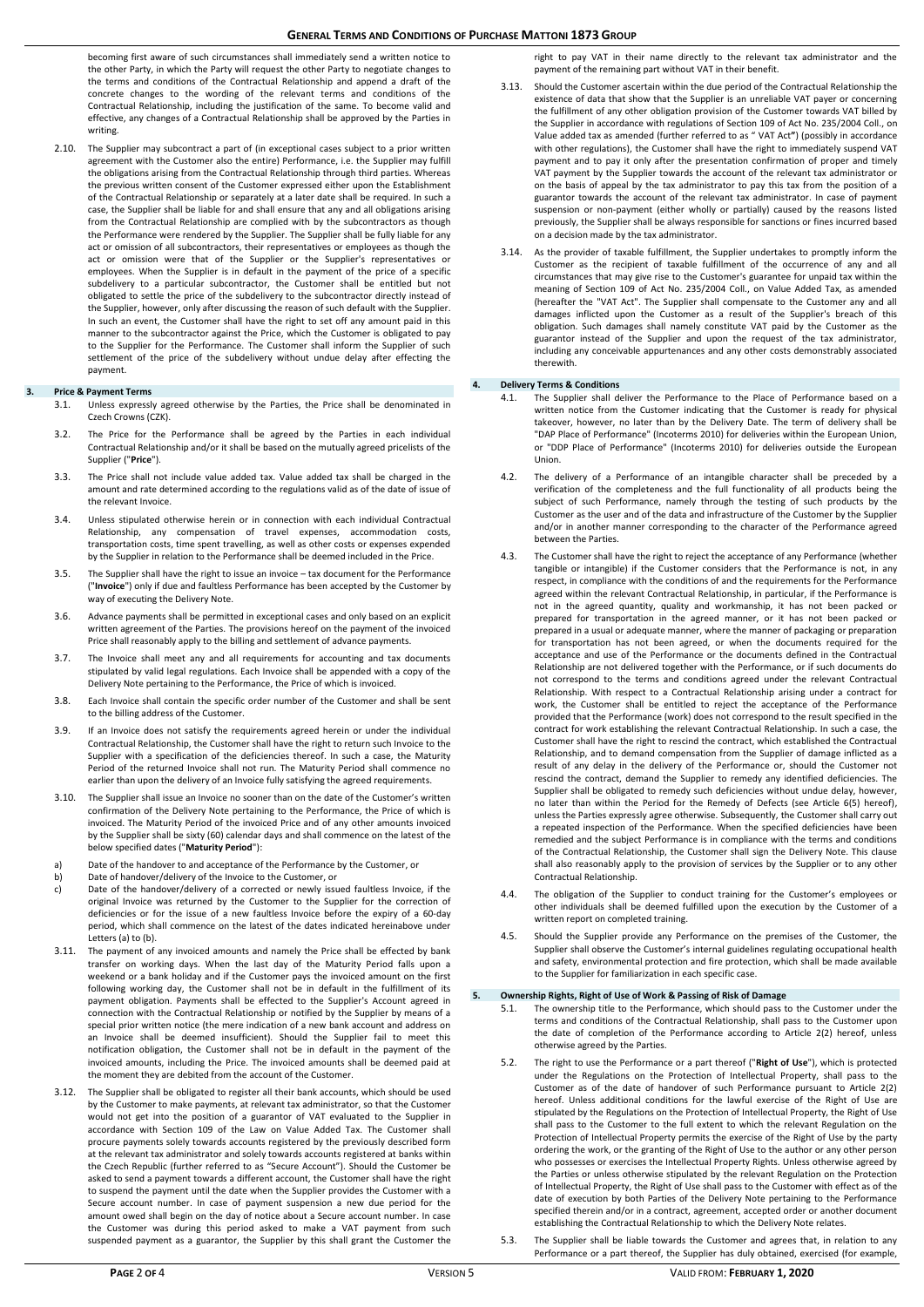in connection with the labeling of products or services) or acquired for the Customer in accordance with the Regulations on the Protection of Intellectual Property all relevant Intellectual Property Rights associated with the Performance and necessary for the operation and use of the same. Failing which the Supplier shall compensate in full any and all damages inflicted upon the Customer as a result of the Supplier's breach of this obligation.

- 5.4. With respect to Performance constituting, in whole or in part, author's work, the Supplier shall grant or assign to the Customer an exclusive license lawfully obtained by the Supplier the author of such, in particular:
- For all forms of use of the work as a whole or any part thereof;
- b) In an unlimited extent and for an unlimited period with the Right of Use on the territory of any country throughout the world;
- c) With the right of the Customer to modify, process or otherwise change the work or any part thereof and/or to use the work in conjunction with other works, image or word .<br>elements, or to include the work in a collective work;
- d) Without obligating the Customer to use the work as a whole or any part thereof; and e) With the right of the Customer to assign the assumed rights (license), in whole or in part, or to sub-license the work, in whole or in part, to a third party, whether with or without other rights thereby obtained by the Customer from the Supplier, and with the right of the third party to further assign the license or to grant a sub-license. Unless explicitly agreed otherwise within a Contractual Relationship, the license shall be
- granted and/or assigned free of charge. 5.5. The risk of damage associated with any delivered tangible Performance shall pass to the Customer on the date of the due handover of such Performance indicated in the relevant Delivery Note.

## **6. Quality Warranty & Liability for Defects**

- 6.1. The Supplier undertakes that any Performance delivered shall always be in full compliance with the conditions of and the requirements on the Performance agreed under the relevant Contractual Relationship, in particular, that it shall be delivered in the agreed quantity, quality and workmanship, packed and prepared for transportation in the agreed manner and that the documents necessary for the acceptance and use of the Performance or the documents stipulated within the Contractual Relationship shall be delivered together with the Performance. As regards a Contractual Relationship arising under a contract for work, the Performance (work) shall correspond to the result specified in the contract for work establishing the relevant Contractual Relationship.
- 6.2. The Supplier undertakes that any Performance shall be fully fit for the agreed purpose of use, shall be functional according to all provided documentation and that the Performance shall maintain its agreed properties throughout the warranty period, which shall be 24 months and shall commence upon the delivery of the Performance to the Customer, unless otherwise agreed by the Parties.
- 6.3. The Supplier shall be liable for defects in the Performance in compliance with the applicable provisions of the Civil Code, unless these GTCP or the Contractual Relationship expressly provide otherwise.
- 6.4. The Customer shall exercise the rights ensuing from the liability for defects by a written notification of the defects in the Performance, delivered to the Supplier no later than on the last day of the warranty period ("**Notification of Defects**").
- 6.5. In case of delivery of a defective Performance, the Customer may exercise one or more of the following claims against the Supplier:
- a) Demand the remedy of defects free of any charge no later than within 5 calendar days from the delivery of the Notification of Defects to the Supplier ("**Period for the Remedy of Defects**"), namely by requesting the delivery of a faultless Performance or compensatory Performance for the defective Performance, or the delivery of missing Performance or of any missing part thereof;
- b) Demand the remedy of defects free of any charge namely by requesting the repair of the Performance no later than within the Period for the Remedy of Defects, provided that the defects are repairable;
- c) Demand the remedy of any legal defects of the Performance no later than within the Period for the Remedy of Defects;
- d) Demand a reasonable discount from the Price of the Performance, however, of not less than 5% of such Price;
- e) Terminate the Contractual Relationship by rescission;
- (Individually referred to as "**Defect Claim**" and collectively as "**Defect Claims**").
- 6.6. The Customer shall notify the Supplier of the selected Defect Claim in the Notification of Defects. The Customer shall be entitled to change the selected Defect Claim asserted in the Notification of Defects, including the termination of the relevant Contractual Relationship, without the Supplier's consent, however, no later than within the Period for the Remedy of Defects or before the commencement of the remedy of defects by the Supplier. Any change in the choice of the Defect Claim shall be notified by the Customer to the Supplier in the same manner as the Notification of Defects. The Supplier shall provide to the Customer a confirmation indicating the date of delivery of the Notification of Defects by the Customer to the Supplier, including any change thereto, as well as the execution and the manner of remedy of the defect and the duration thereof. Should the Supplier fail to remedy the defects within the Period for the Remedy of Defects, the Customer shall have the right to terminate the relevant Contractual Relationship by rescission and demand the payment of a contractual fine in the amount of five-hundredths of a percent (0.05%) of the Price of the Performance for each day of the Supplier's default in the remedy of the defects. The entitlement of the Customer to the compensation of damage inflicted as a result of the Supplier's default in the delivery of the Performance free of defects or in the remedy of defects, including damage exceeding the amount of the contractual fine, shall not be affected by the payment of the contractual fine. In case the claim is settled by means of any of the options indicated under Letters (a) to (c) hereinabove, a new warranty period of 24 months for the new or repaired Performance or the new or repaired part thereof shall commence on the date of delivery of the same, unless the Parties agree otherwise. When the Customer exercises any of the Defect Claims set out in Article 6(5)(a) through (c) hereinabove and if, within the Period for the Remedy of Defects, the defects of the Performance prove non-remediable within the Period for the Remedy of Defects, the Supplier shall notify the Customer of this fact in writing and without undue delay, however, no later than within 2 calendar days from the day on which the Supplier became aware of the same. In case of such non-remediable defect, the Customer shall have the right to exercise any of the Defect Claims set out in Article 6(5)(a), (c), (d) and (e) hereinabove. When the Customer selects the Defect Claim pursuant to Article 6(5)(a)

hereinabove, but the Supplier fails to deliver a compensatory performance within the Period for the Remedy of Defects, the Customer shall have the right to terminate the relevant Contractual Relationship and demand the payment of a contractual fine in the amount of five-hundredths of a percent (0.05%) of the Price of the Performance for each day of the Supplier's default in the remedy of the defects, The entitlement of the Customer to the compensation of damage inflicted as a result of the Supplier's default in the delivery of the Performance free of defects, including damage exceeding the amount of the contractual fine, shall not be affected by the payment of the contractual fine.

- 6.7. A removable defect shall also be considered a non-remediable defect, which entitles the Customer to the Defect Claims and other rights, including the right to the contractual fine pursuant to Article 6(6) hereinabove, provided that such defect occurs repeatedly after at least one completed repair of the Performance or any part thereof (including the replacement of a part of the Performance), or if more defects (more than one) of any kind occur simultaneously. Any Performance made from a material other than the material explicitly agreed or otherwise bindingly specified or with the aid of a technological process other than technological process bindingly specified, or having a defect, the removal of which would impair the functionality, appearance or the quality of the Performance shall be deemed to possess a non-remediable defect. If the Customer does not exercise the minimum discount indicated Article 6(5)(d) hereinabove, the amount of such reasonable discount shall be agreed upon by the Parties. When an agreement on discount amount is not reached within 10 working days of the delivery of the Notification of Defects to the Supplier, the Customer shall be entitled to:
- a) (a) Choose another Defect Claim; or, if the Customer insists on the provision of a discount,
- b) (b) Obtain an assessment of the reasonable discount from an independent expert selected by the Customer.

The expert fees shall be equally shared by the Parties, however, if the discount assessed by the expert is higher than the discount proposed by the Customer and/or lower by no more than 10%, in such a case, the costs shall be borne solely by the Supplier. The Supplier and the Customer shall cooperate with each other as necessary to ensure a swift and objective assessment of the reasonable discount. The foregoing agreed procedure shall not affect the right of the Customer to exercise any of its claims through court or arbitration.

The Supplier undertakes to reduce the Price of the applicable Performance by applying the discount assessed by the expert.

- 6.8. In the event of exercising any Defect Claim, the Customer shall be concurrently entitled to the compensation of costs and expenses incurred by the Customer in connection with asserting a Defect Claim or Defect Claims, as well as to the compensation of damage inflicted upon the Customer as a result of defects of any Performance.
- 6.9. The Customer shall not be obligated to pay the Price of the defective Performance, whether in full or in a reduced amount, and the Supplier shall not be entitled to demand the payment thereof before the delivery of a defect-free Performance or before the conclusion of an agreement on a reasonable discount. Where the relevant Contractual Relationship is terminated, the Supplier shall not be entitled to the payment of the Price for the relevant Performance.

## **7. Communication & Notices**

- The Parties shall communicate with each other either in writing to the addresses, fax numbers or e-mail addresses agreed in connection with the Contractual Relationship, by telephone, or in person via their authorized representatives. Mutual communication is also possible in other forms of electronic data exchange, e.g. communication on a data interface or EDI as agreed within the Contractual Relationship.
- 7.2. Any and all documents shall be delivered to the other Party to the address of its registered office entered in the Commercial Register as of the date of sending thereof, to the fax numbers or e-mail addresses mutually notified by the Parties in writing as fax numbers and e-mail addresses designated for delivery, unless the Parties agree otherwise in connection with the relevant Contractual Relationship. The delivery shall be deemed effected:
- a) In case of personal delivery or delivery via a messenger service, on the day confirmed in writing by the other Party as the date of acceptance of the delivery,
- b) In case of registered mail with advice of delivery, on the date of delivery stated therein, c) In case of fax, on the day stated on the confirmation of delivery of all pages of the transmitted document to the fax number of the other Party, and in case of e-mail communication, on the day stated in the return e-mail message confirming the delivery of the e-mail to the e-mail address of the other Party.
- d) The documents may also be sent and delivered via e-mail or fax to an address or number notified by one of the Parties to the other Party in writing for the purpose of communication.
- 7.3. Any written documents having the nature of a legal act, namely documents pertaining, though indirectly, to the term, effectiveness, change or termination of the Contractual Relationship, shall be delivered in person, via a messenger service or by registered mail with advice of delivery.

## **8. Protection of Confidential Information & Personal Data**

- 8.1. The Supplier shall treat Confidential Information as a trade secret, in particular, the Supplier shall maintain the confidentiality of and take any and all contractual and technical measures to prevent the abuse or disclosure of Confidential Information, and shall not disclose Confidential Information in any form (including oral) to any third party or any of its workers, employees or consultants who are not bound by an obligation of confidentiality in writing at least to the same extent as the confidentiality obligation stipulated herein.
- 8.2. The Supplier shall bind in writing according to Section 8 all employees, other workers, advisors, consultants and contractual partners, whom the Supplier, with the prior written consent of the Customer, invites to any dealings with the Customer by an obligation of confidentiality in the extent as delimited herein. The Supplier's obligations stipulated by legal regulations with respect to the handling of information designated therein as confidential shall remain unaffected thereby.
- 8.3. Should the Supplier in connection herewith or with any Contractual Relationship obtain in any way personal data or parts thereof processed by the Customer or otherwise associated with the Customer or with any persons in any relation to the Customer ("**Customer's Personal Data**"), the Supplier undertakes, in respect of such data, to fulfill or to ensure the fulfillment of all duties ensuing from the relevant legal regulations,